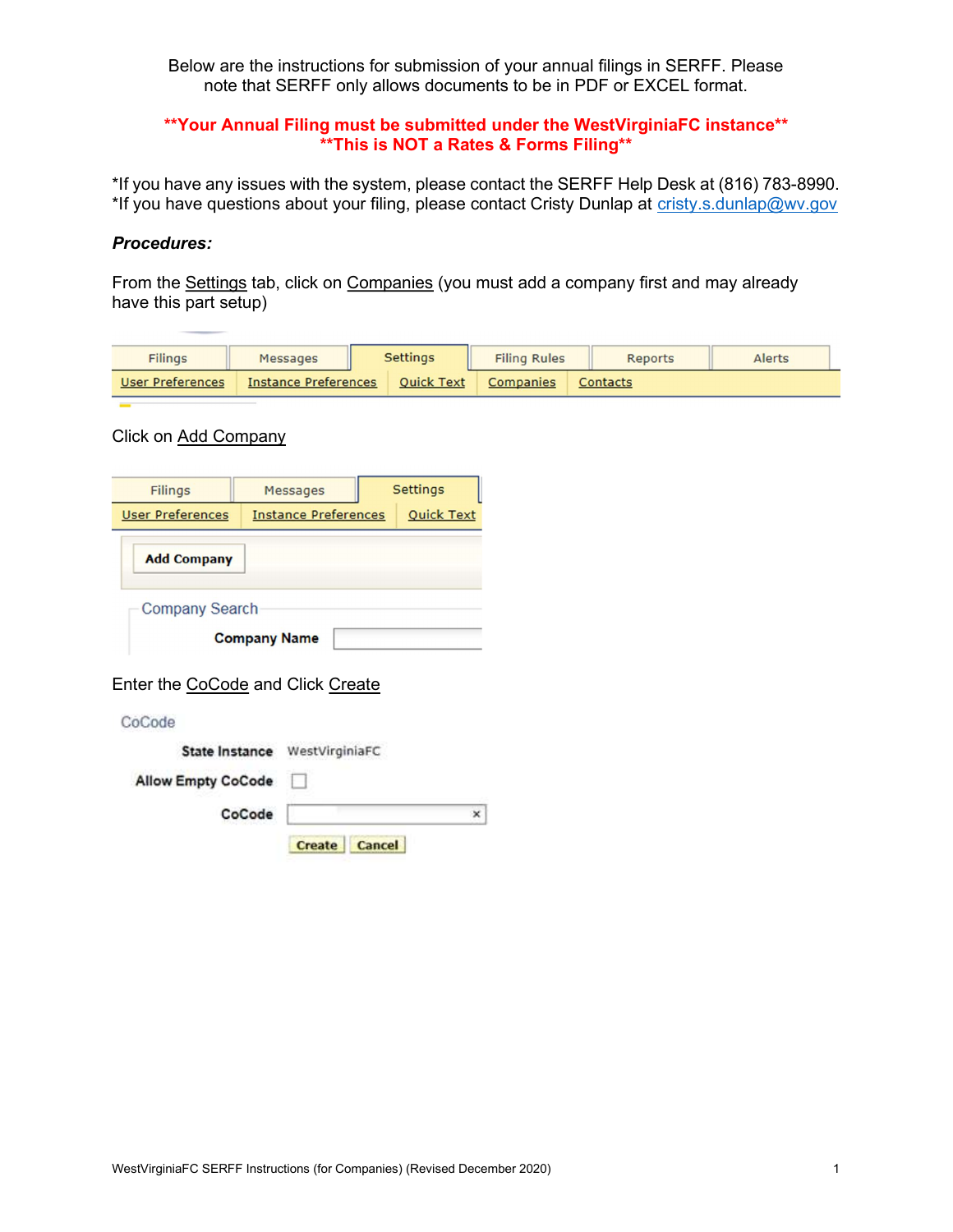Click Edit if the information is already there OR enter the information and click Save

| Instance: WestVirginiaFC |             |
|--------------------------|-------------|
| CoCode:                  |             |
| <b>Company Name:</b>     |             |
| Address:                 |             |
|                          |             |
|                          |             |
| City:"                   |             |
| State:                   |             |
| Postal Code:             |             |
| Telephone Number:        | Ext.        |
| Fax Number:              | Ex: (1)     |
| Company Type:            |             |
| Group Code:              |             |
| Group Name:              |             |
| FEIN Number: *           | Ex: 22      |
| State of Domicile:       | $\check{~}$ |

From the Settings tab, click on Contacts (you must add a contact person first and may already have this part setup)

| <b>Filings</b>          | Messages                    | <b>Settings</b>   | <b>Filing Rules</b> | <b>Reports</b> | Alerts |
|-------------------------|-----------------------------|-------------------|---------------------|----------------|--------|
| <b>User Preferences</b> | <b>Instance Preferences</b> | <b>Quick Text</b> | Companies           | Contacts       |        |
|                         |                             |                   |                     |                |        |

Click on Add Contact

| <b>Add Contact</b>    |                                                      |
|-----------------------|------------------------------------------------------|
| <b>Find a Contact</b> |                                                      |
|                       |                                                      |
| <b>Last Name</b>      |                                                      |
| <b>First Name</b>     |                                                      |
| <b>Email Address</b>  |                                                      |
| <b>Job Title</b>      |                                                      |
|                       | Active                                               |
|                       | $\odot$ Active $\bigcirc$ Inactive $\bigcirc$ Either |
|                       | <b>Search</b>                                        |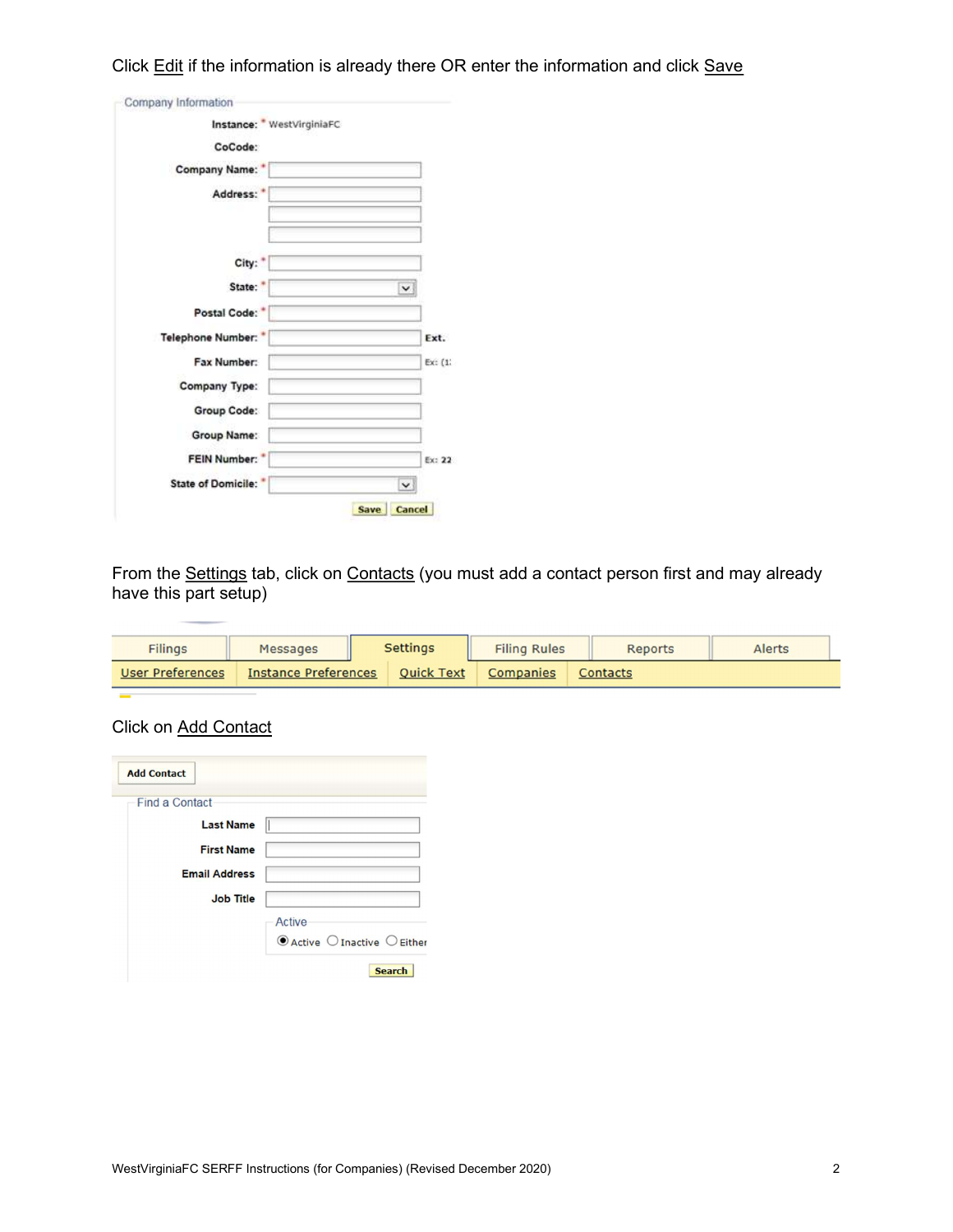# Click Edit if the information is already there OR enter the information and click Save

| <b>Contact Information</b>       |     |
|----------------------------------|-----|
| State Instance: * WestVirginiaFC |     |
| First Name: *                    |     |
| Last Name: *                     |     |
| <b>Job Title:</b>                |     |
| Email Address: *                 | Ex: |
| Address:                         |     |
|                                  |     |
|                                  |     |
| City:                            |     |
| State:                           |     |
| Postal Code: *                   |     |
| <b>Telephone Number: *</b>       | Ex  |
| <b>Fax Number:</b>               | Ex: |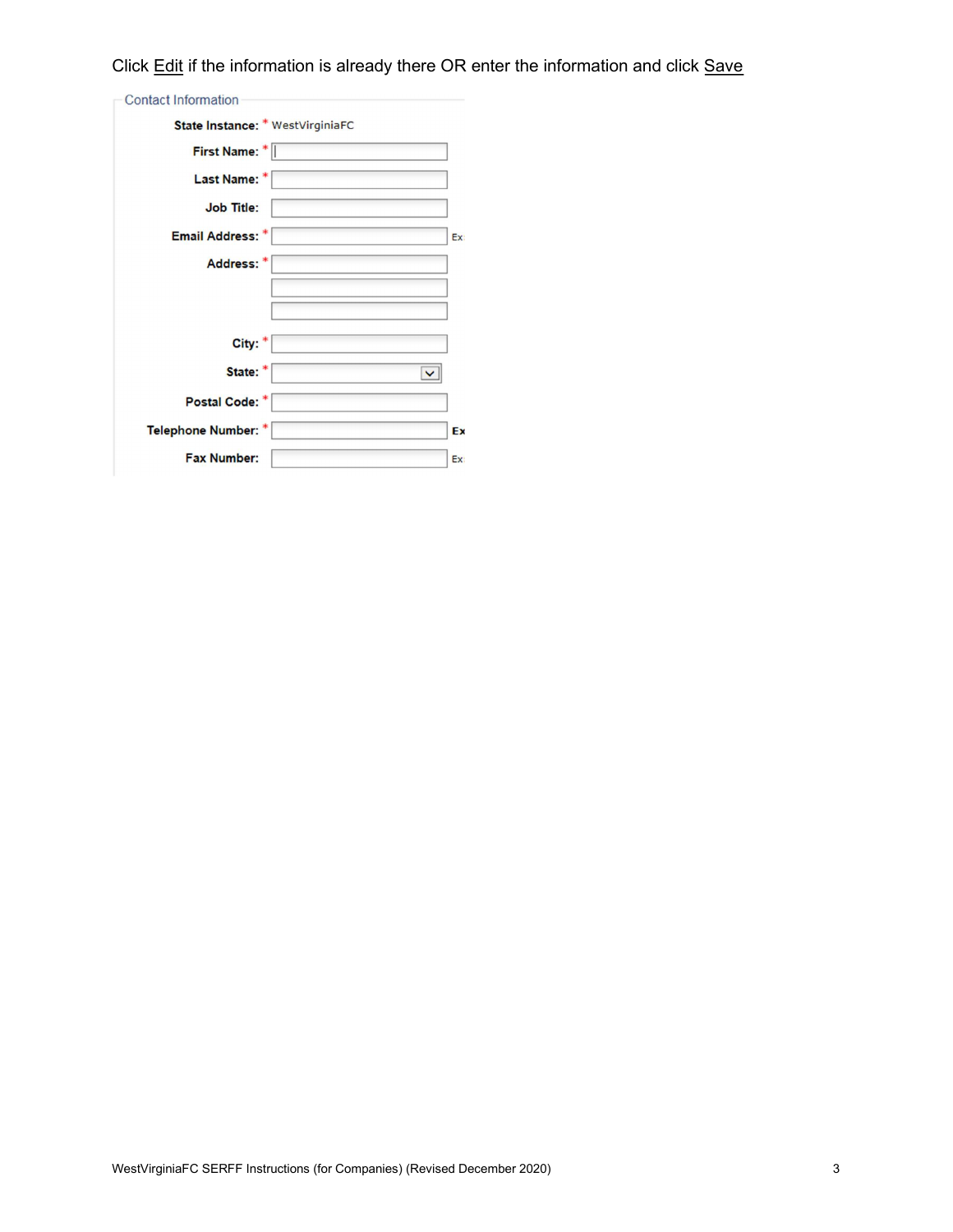#### Step 1 – Create a Filing

- Select the Business Type (Property & Casualty or Life, Accident/Health, Annuity, Credit)
- **Enter a Product Name (i.e. West Virginia 20xx Annual Filing)**
- Click Next

| Sieh Senzer sehned Hones **    |               |  |
|--------------------------------|---------------|--|
|                                |               |  |
| Business Type: " Please Select | ٠             |  |
| Product Name: *                |               |  |
| Project Name:                  |               |  |
| Project Number:                |               |  |
|                                |               |  |
| Authors:                       |               |  |
|                                | $\frac{1}{2}$ |  |
|                                |               |  |
|                                |               |  |
|                                |               |  |
|                                |               |  |

#### Step 2 – Select States

- Make sure the Selected States shows WestVirginiaFC
- Click Next

#### **Step 2 - Select States**

| States: * | Texas<br>Utah<br>Vermont<br>VermontGMCB<br>Virgin Islands<br>Virginia<br>Washington<br>West Virginia | ۸ | WestVirginiaFC<br>$\rightarrow$<br>$\geq$<br>$\prec$<br>$\prec\prec$ |               |
|-----------|------------------------------------------------------------------------------------------------------|---|----------------------------------------------------------------------|---------------|
|           | Wisconsin<br>Wyoming                                                                                 |   |                                                                      | $\mathcal{L}$ |

## Step 3 – Select Types of Insurance (TOI)

- Type of Insurance (select 01.0 Property, L08 Life Other or H21 Health Other)
- Click Next

#### **Step 3 - Select Types of Insurance**

| <b>Selected States</b>      | <b>Type Of Insurance*</b> |  |
|-----------------------------|---------------------------|--|
| WestVirginiaFC              | Please select a value     |  |
|                             | Please select a value     |  |
| <b>Previous</b> Next        | 01.0 Property             |  |
| <b>Add or Remove States</b> |                           |  |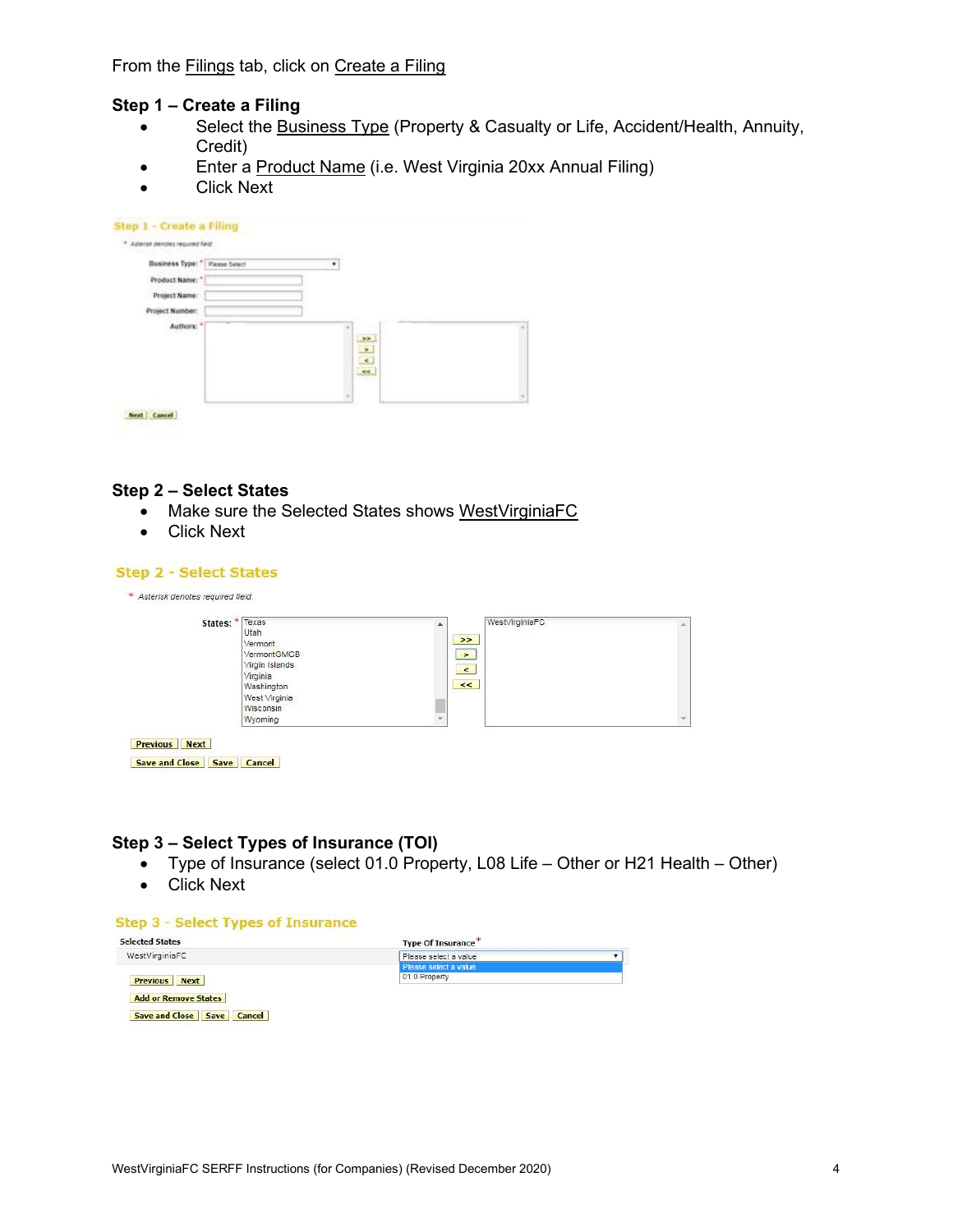# Step 4 – Select Sub-Types of Insurance (Sub-TOI)

- Sub-Type of Insurance (select 01.0001 Commercial Property (Fire and Allied Lines))
- Select the Sub-TOI that closely matches your Company Type
- Click Next

| <b>Selected States</b>      | <b>Sub-Type Of Insurance *</b>                      |
|-----------------------------|-----------------------------------------------------|
| WestVirginiaFC              | Please select a value                               |
| TOI: 01.0 Property          | Please select a value                               |
|                             | 01.0001 Commercial Property (Fire and Allied Lines) |
| <b>Previous</b> Next        |                                                     |
| <b>Add or Remove States</b> |                                                     |

# Step 5 – Select Filing Types

- Filing Types (select the appropriate Report Type)
- Click Next

| <b>Selected States</b>                                                                                  | <b>Filing Types</b> *                                                                                                   |
|---------------------------------------------------------------------------------------------------------|-------------------------------------------------------------------------------------------------------------------------|
| WestVirginiaFC<br>TOI: 01.0 Property<br>Sub-TOI: 01.0001 Commercial Property (Fire and<br>Allied Lines) | Property & Casualty - Report   Reinsurance Property & Casualty - Report<br>Risk Retention Group - Report Title - Report |
| <b>Previous</b> Next<br><b>Add or Remove States</b>                                                     |                                                                                                                         |
|                                                                                                         |                                                                                                                         |

#### Step 6 – Confirm Selections

• Select Save and Continue

| <b>State</b>   | тот           | Sub-TOI                                             | <b>Filing Types</b>          |
|----------------|---------------|-----------------------------------------------------|------------------------------|
| WestVirginiaFC | 01.0 Property | 01.0001 Commercial Property (Fire and Allied Lines) | Property & Casualty - Report |

### Step 7 – Select Companies and Contact

- Select the Contact person
- Select the Company and move it to the right box
- Click Next

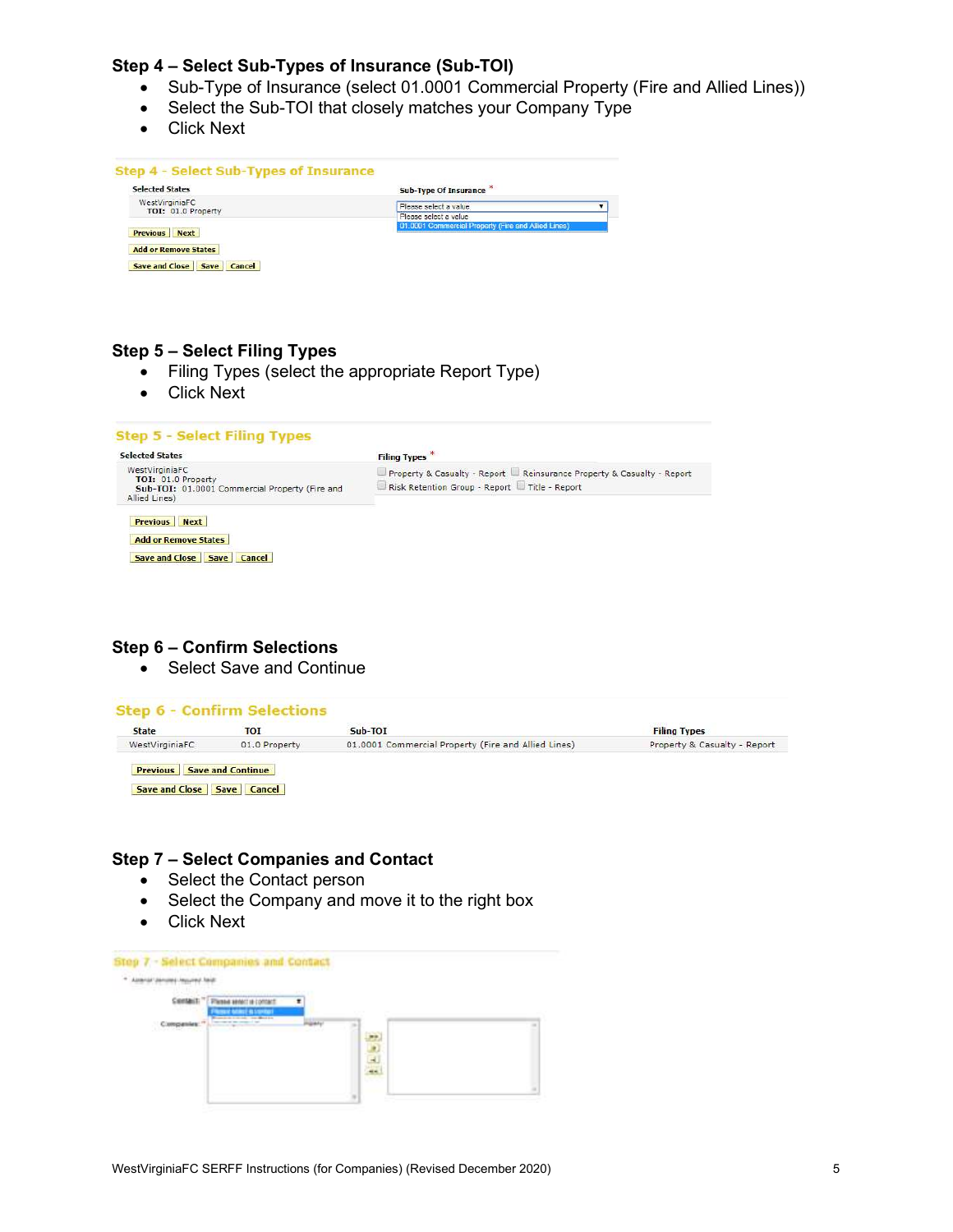## Step 8 – Select Companies for States

- Select the Company (or Companies) to include in the filing
- Click Save and Continue

|                     | + - Multiple companies accepted on a filing |
|---------------------|---------------------------------------------|
| WestVirginiaFC<br>田 |                                             |

#### Step 9 – Default Filing Data

- Leave All Fields as is (nothing is required on this page)
- Click Next

#### Step 9 - Default Filing Data

| <b>Filing Description:</b>                    |                                      |
|-----------------------------------------------|--------------------------------------|
|                                               |                                      |
| <b>Company Tracking Number:</b>               |                                      |
| <b>Effective Date Requested (New):</b>        | $^{\circ}$<br>圖<br>O On Approval     |
| <b>Effective Date Requested</b><br>(Renewal): | $\circledcirc$<br>圃<br>O On Approval |
| Add Rate Data?:                               | $O$ Yes $\odot$ No                   |
| <b>Status of Filing in Domicile:</b>          | -Please Select-<br>۰                 |
| <b>Domicile Status Comments:</b>              |                                      |
|                                               |                                      |
| <b>Reference Organization:</b>                |                                      |
| <b>Reference Number:</b>                      |                                      |
| <b>Reference Title:</b>                       |                                      |
| <b>Advisory Org. Circular:</b>                |                                      |
| <b>Next</b><br><b>Previous</b>                |                                      |

Cancel

\*\*If an error message appears when you try to Submit the filing, come back to Step 9 and enter "n/a" or "West Virginia 20xx Annual Filing" into the Filing Description box.

## Step 10 – Final Filing Summary

• Review and click Finish

| Sub-TOI<br>State<br>TOI                      | <b>Filing Types</b>                                                                                                                                                                               | <b>Companies</b> |
|----------------------------------------------|---------------------------------------------------------------------------------------------------------------------------------------------------------------------------------------------------|------------------|
| 01.0<br>WestVirginiaFC<br>Property<br>Lines) | 01.0001 Commercial Property (Fire and Allied<br>Property & Casualty -<br>Report<br>with the state of the state and the state of the state of the state of the state of the state of the<br>awan s |                  |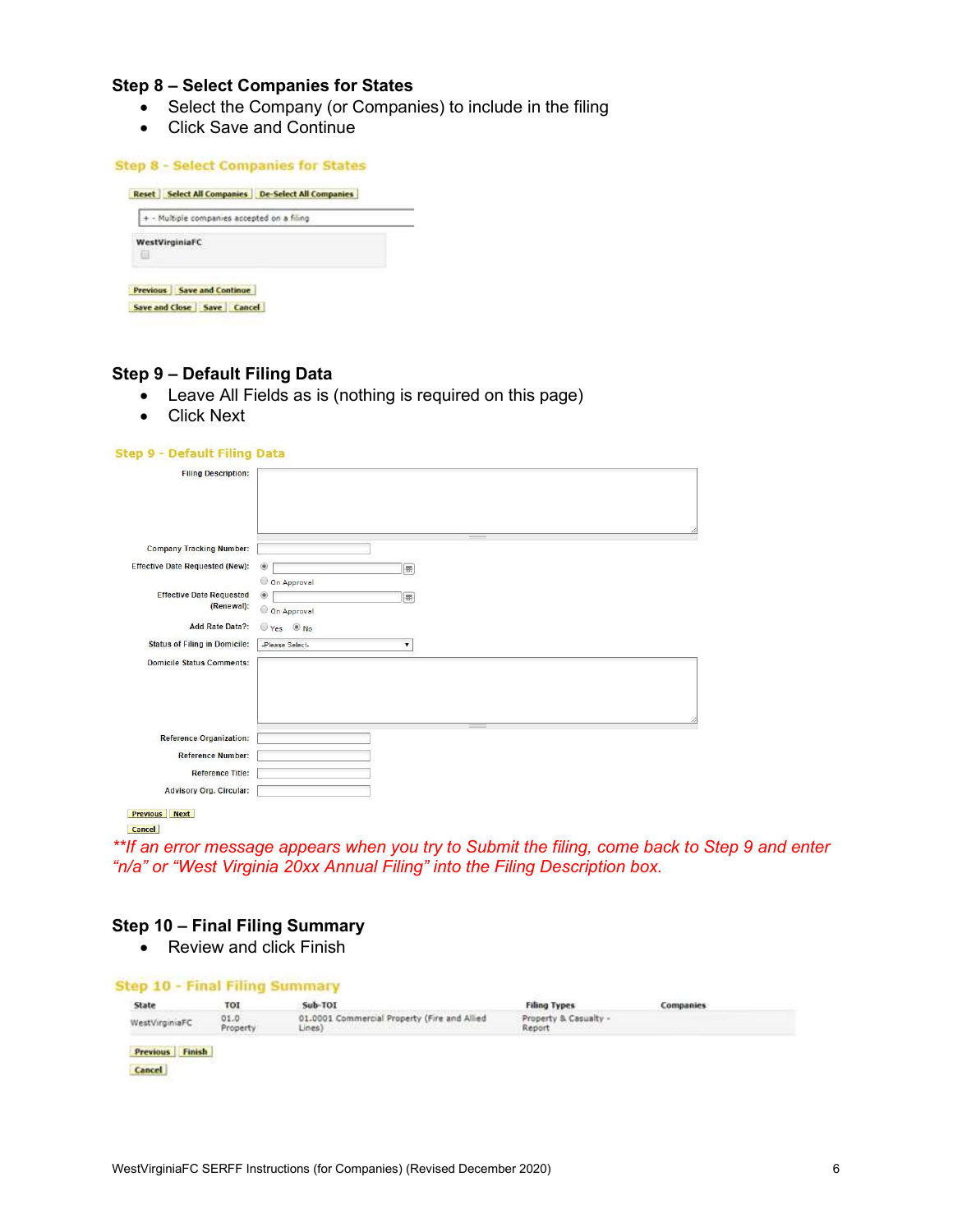After clicking Finish you will have the chance to upload your Supporting Documentation.

Your filing should be saved under Filings > My Workfolder

Click on Supporting Documentation

| Filings               | Messages                                            | Billing                              | Settings                    |                 | <b>Filing Rules</b> | Templates                | Alerts |
|-----------------------|-----------------------------------------------------|--------------------------------------|-----------------------------|-----------------|---------------------|--------------------------|--------|
| My Workfolder         | My Open Filings                                     | My Draft Filings                     | Search                      | Create Filing   | <b>EFT Report</b>   |                          |        |
|                       |                                                     |                                      |                             |                 |                     |                          |        |
| Apply<br>Save         | Cancel                                              |                                      |                             |                 |                     |                          |        |
|                       |                                                     |                                      |                             |                 |                     |                          |        |
|                       |                                                     |                                      |                             |                 |                     |                          |        |
|                       |                                                     |                                      |                             |                 |                     |                          |        |
|                       | Product Name: * WV 3rd Qtr Filing                   |                                      |                             |                 |                     |                          |        |
| TOI:<br>01.0 Property |                                                     |                                      |                             |                 |                     |                          |        |
| Sub-TOI:              | 01.0001 Commercial Property (Fire and Allied Lines) |                                      |                             |                 |                     |                          |        |
| <b>Filing Type:</b>   | Property & Casualty - Report                        |                                      |                             |                 |                     |                          |        |
|                       | <b>Effective Date Requested (New):</b>              |                                      |                             |                 |                     |                          |        |
| $\circledcirc$        |                                                     | 悪                                    |                             |                 |                     |                          |        |
| 6                     | On Approval                                         |                                      |                             |                 |                     |                          |        |
|                       | <b>Effective Date Requested (Renewal):</b>          |                                      |                             |                 |                     |                          |        |
| $\circledcirc$        |                                                     | 僵                                    |                             |                 |                     |                          |        |
| 0                     | On Approval                                         |                                      |                             |                 |                     |                          |        |
|                       |                                                     |                                      |                             |                 |                     |                          |        |
| General               | Form<br>Schedule                                    | Rate/Rule<br>Schedule                | Supporting<br>Documentation | Companies       | Filing              | Filing<br>Correspondence |        |
| Information           |                                                     |                                      | <b>Project Name:</b>        | and Contact     | Fees                |                          |        |
|                       |                                                     | <b>Status of Filing in Domicile:</b> |                             | -Please Select- |                     |                          |        |
|                       |                                                     | <b>Domicile Status Comments:</b>     |                             |                 |                     |                          |        |
|                       |                                                     |                                      |                             |                 |                     |                          |        |
|                       |                                                     |                                      |                             |                 |                     |                          |        |
|                       |                                                     | <b>Filing Status Changed:</b>        |                             | 10/26/2018      |                     |                          |        |
|                       |                                                     | Company Status Changed:              |                             |                 |                     |                          |        |
|                       |                                                     | <b>Reference Organization:</b>       |                             |                 |                     |                          |        |
|                       |                                                     |                                      |                             |                 |                     |                          |        |
|                       |                                                     |                                      | <b>Reference Title:</b>     |                 |                     |                          |        |

# From the Supporting Documentation tab

Click Expand All (under the General Information tab)

| General<br>Information                                    | Form<br>Schedule                      | Rate/Rule<br>Schedule                                     | Supporting<br>Documentation                                          | Companies<br>and Contact | Filing<br>Fees | Filing<br>Correspondence |  |
|-----------------------------------------------------------|---------------------------------------|-----------------------------------------------------------|----------------------------------------------------------------------|--------------------------|----------------|--------------------------|--|
|                                                           |                                       |                                                           | <b>Expand All Collapse All Bypass Multiple View Additional Info.</b> |                          |                |                          |  |
| $\mathcal{L}$<br><b>E</b> Jurat Page<br>a,<br>Description | Please upload your Jurat Page.        |                                                           |                                                                      |                          |                |                          |  |
|                                                           | <b>Bypass</b>                         |                                                           |                                                                      |                          |                |                          |  |
|                                                           | <b>Satisfy</b>                        |                                                           |                                                                      |                          |                |                          |  |
|                                                           |                                       |                                                           |                                                                      |                          |                |                          |  |
| 圖<br>圖                                                    | Certificate of Compliance (Authority) | <b>E</b> Certificate of Advertising (A & H business only) |                                                                      |                          |                |                          |  |
| L.<br>823                                                 | <b>E Certificate of Deposit</b>       |                                                           |                                                                      |                          |                |                          |  |
| L.                                                        |                                       |                                                           | Annual Grievance Report (A & H business) - due March 31              |                          |                |                          |  |
| <b>Add Supporting Documentation</b>                       |                                       |                                                           |                                                                      |                          |                |                          |  |
| <b>Apply</b><br>Save                                      | Cancel                                |                                                           |                                                                      |                          |                |                          |  |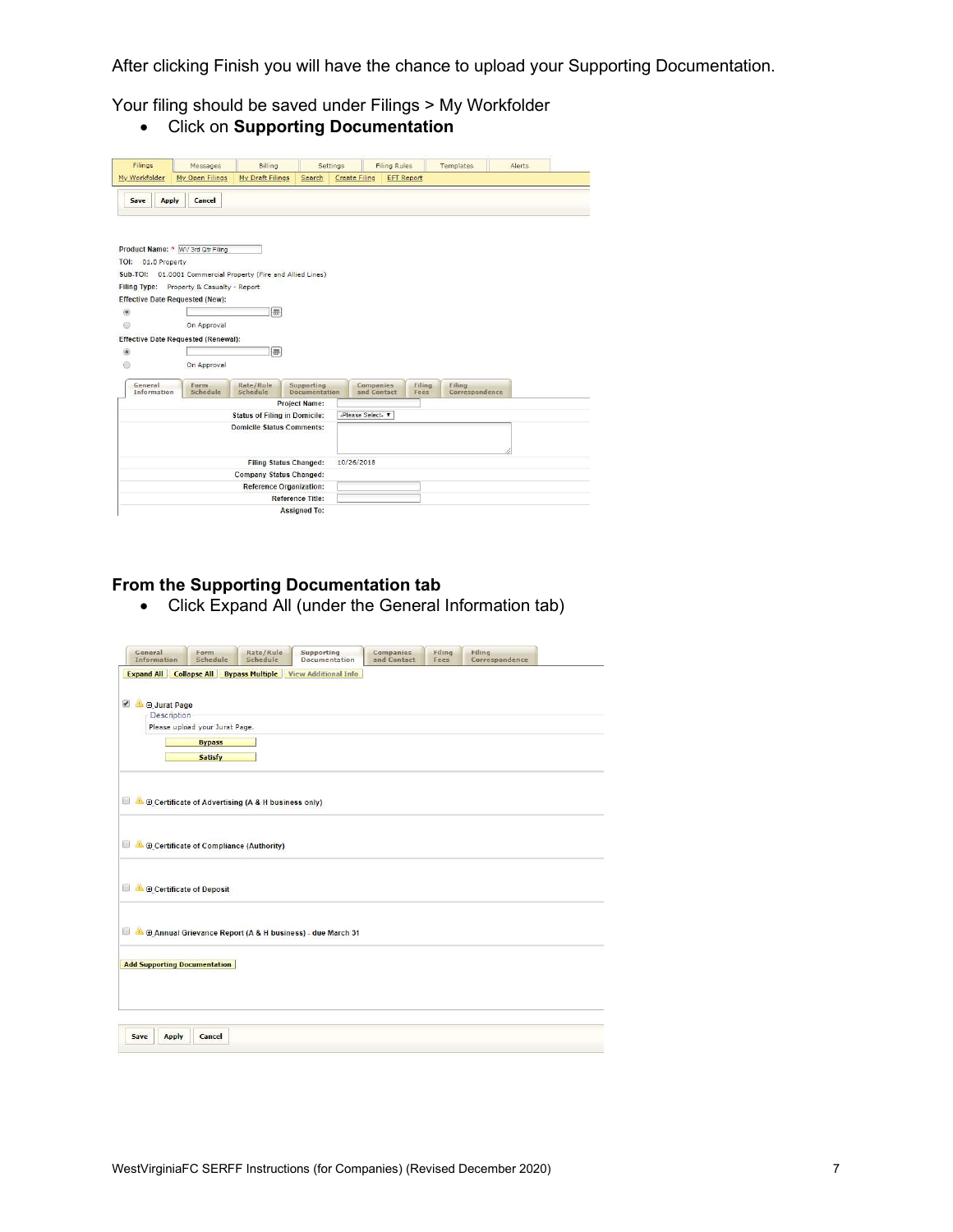# Under each required section (to Satisfy)

- Click Satisfy
- Click Attach Files

| General<br>Information             | Form<br>Schedule               | Rate/Rule<br>Schedule | Supporting<br>Documentation                                                 | <b>Companies</b><br>and Contact | Filing<br>Fees | Filing<br>Correspondence |
|------------------------------------|--------------------------------|-----------------------|-----------------------------------------------------------------------------|---------------------------------|----------------|--------------------------|
|                                    |                                |                       | <b>Expand All   Collapse All   Bypass Multiple   View Additional Info  </b> |                                 |                |                          |
| <b>E Jurat Page</b><br>Description | Please upload your Jurat Page. |                       |                                                                             |                                 |                |                          |
| Comment                            |                                |                       |                                                                             |                                 |                |                          |
|                                    |                                |                       |                                                                             |                                 |                |                          |
|                                    |                                |                       |                                                                             |                                 |                |                          |
|                                    | <b>No Attachment Required</b>  |                       |                                                                             |                                 |                |                          |
|                                    | <b>Attach Files</b>            |                       |                                                                             |                                 |                |                          |

# From the SERFF File Attachment Upload screen

- Click Choose File or Browse
- Look for your PDF document
- Click Open
- Click Upload

|         |             | Attachments larger than 3MB or Microsoft Word(tm)<br>documents cannot be uploaded to SERFF. |  |
|---------|-------------|---------------------------------------------------------------------------------------------|--|
| File 1: | Choose File | Jurat.pdf                                                                                   |  |
| File 2: | Choose File | No file chosen                                                                              |  |
| File 3: | Choose File | No file chosen                                                                              |  |
| File 4: | Choose File | No file chosen                                                                              |  |
| File 5: | Choose File | No file chosen                                                                              |  |
|         |             | <b>Upload Cancel</b>                                                                        |  |

When the page refreshes, the icon will turn green if satisfied.